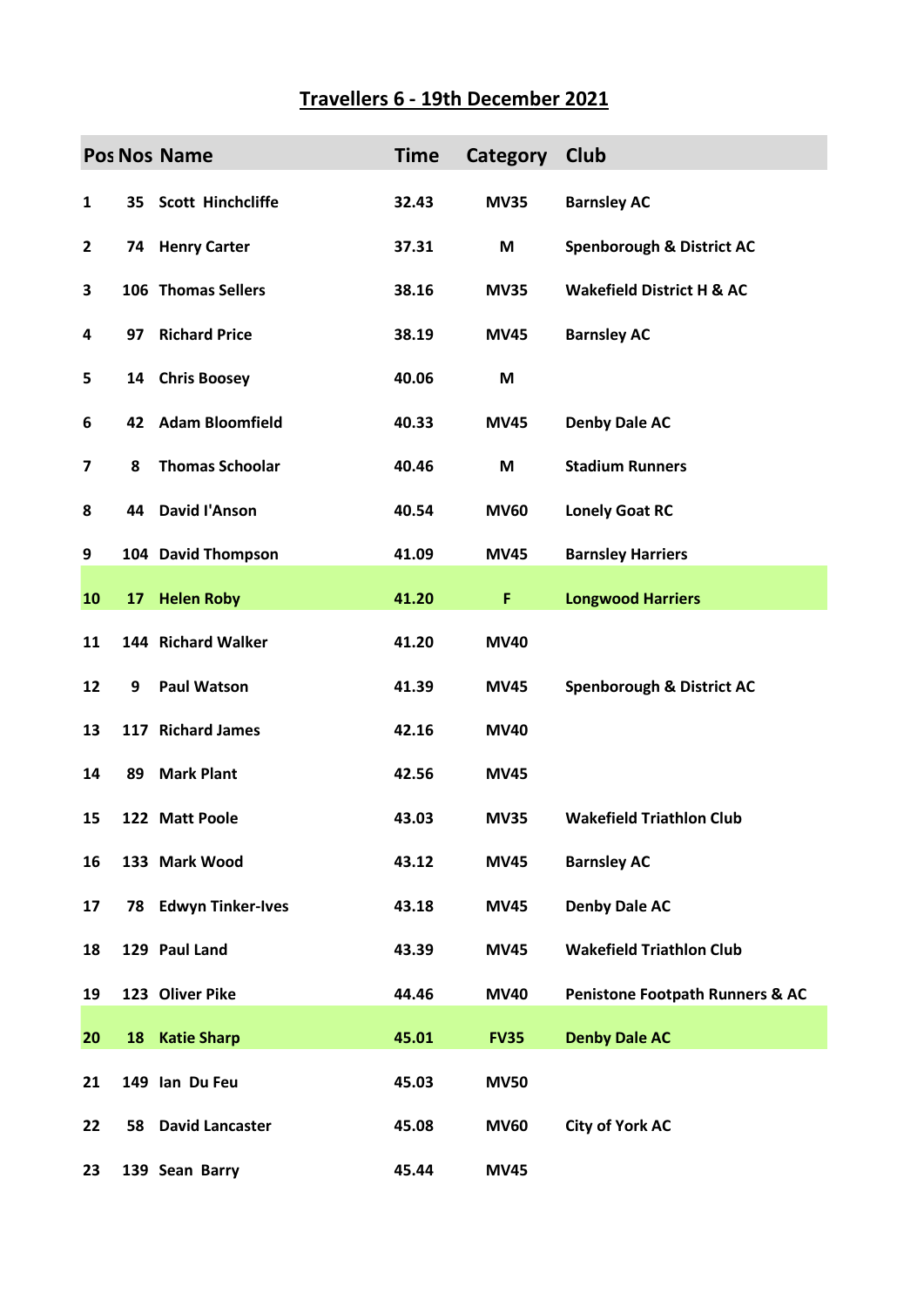|    |    | <b>Pos Nos Name</b>           | <b>Time</b> | Category    | <b>Club</b>                                |
|----|----|-------------------------------|-------------|-------------|--------------------------------------------|
| 24 |    | 137 Adam Foster               | 45.50       | <b>MV55</b> | <b>Wakefield Triathlon Club</b>            |
| 25 |    | 135 Sarah Ward                | 45.42       | F           | <b>Abbey Runners</b>                       |
| 26 | 95 | <b>Tom Spencer</b>            | 45.53       | <b>MV35</b> | <b>Wakefield Triathlon Club</b>            |
| 27 |    | 82 Peter Prejna               | 45.56       | <b>MV35</b> | <b>Kingstone Runners Barnsley</b>          |
| 28 |    | 118 Suzanne Mcgill            | 46.01       | <b>FV45</b> | <b>Penistone Footpath Runners &amp; AC</b> |
| 29 |    | 125 Ryan Gascoigne            | 46.04       | M           |                                            |
| 30 |    | 143 Jon Howard                | 46.05       | <b>MV55</b> | <b>Wakefield Triathlon Club</b>            |
| 31 |    | 19 Scott Kelly                | 46.10       | <b>MV50</b> | <b>Wakefield Triathlon Club</b>            |
| 32 |    | 155 Amy Linley                | 46.22       | <b>FV35</b> |                                            |
| 33 |    | 84 Ant Bissell                | 46.35       | <b>MV40</b> | <b>Barnsley Harriers</b>                   |
| 34 | 61 | <b>Simon Whitehead</b>        | 46.44       | <b>MV45</b> |                                            |
| 35 |    | <b>105 Katiemarie Roberts</b> | 46.57       | <b>FV35</b> | <b>Barnsley Harriers</b>                   |
| 36 |    | 81 Shaun Swallow              | 47.12       | <b>MV50</b> | <b>Barnsley Harriers</b>                   |
| 37 |    | 146 Will Basnett              | 47.21       | <b>MV40</b> |                                            |
| 38 | 21 | <b>Mark Jackson</b>           | 47.24       | <b>MV50</b> | <b>Wakefield Triathlon Club</b>            |
| 39 | 66 | <b>James Charlesworth</b>     | 47.35       | <b>MV40</b> | <b>Kingstone Runners Barnsley</b>          |
| 40 | 83 | <b>Mark Johns</b>             | 47.41       | <b>MV55</b> | <b>Goole Viking Striders</b>               |
| 41 | 90 | <b>Richard Brook</b>          | 47.42       | <b>MV60</b> | <b>Denby Dale AC</b>                       |
| 42 | 96 | <b>Matthew Price</b>          | 47.45       | <b>MV40</b> |                                            |
| 43 | 79 | <b>Tom Dickson</b>            | 47.55       | M           | <b>Horsforth Harriers</b>                  |
| 44 | 16 | <b>Darrell Harrison</b>       | 48.12       | <b>MV50</b> | <b>Barnsley AC</b>                         |
| 45 | 25 | <b>Gordon Skidmore</b>        | 48.55       | <b>MV50</b> | <b>Wakefield Triathlon Club</b>            |
| 46 |    | 130 Michael Hemsworth         | 48.59       | <b>MV35</b> | <b>York Knavesmire Harriers</b>            |
| 47 |    | 151 Caroline Smith            | 49.04       | <b>FV60</b> | <b>Stadium Runners</b>                     |
| 48 |    | 54 Alan Knox                  | 49.19       | <b>MV65</b> | <b>Penistone Footpath Runners &amp; AC</b> |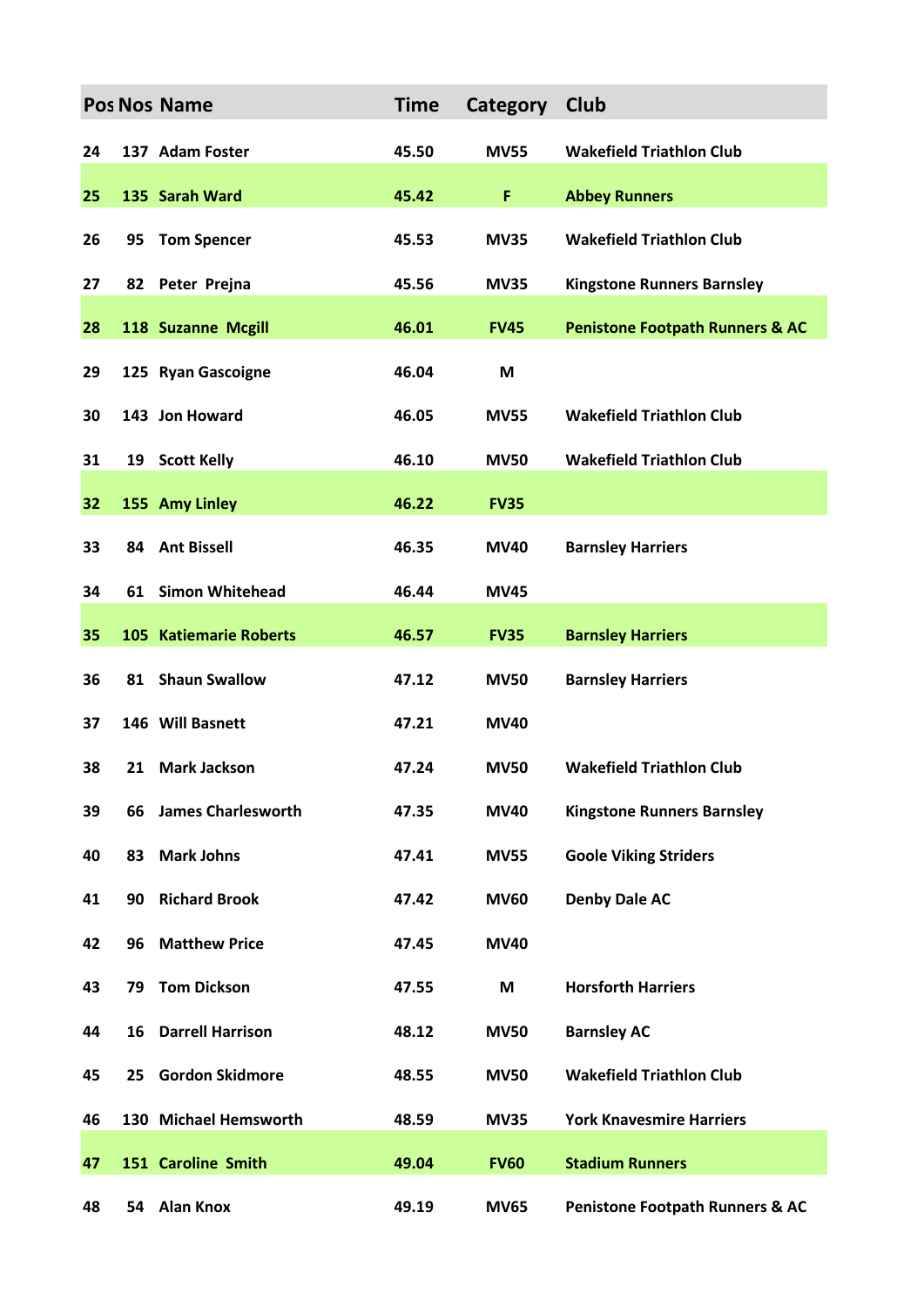|    |              | <b>Pos Nos Name</b>     | <b>Time</b> | Category    | Club                                       |
|----|--------------|-------------------------|-------------|-------------|--------------------------------------------|
| 49 |              | 154 Paul Feather        | 49.47       | <b>MV60</b> |                                            |
| 50 |              | 93 Sarah Percy          | 50.09       | <b>FV50</b> | <b>Wakefield Triathlon Club</b>            |
| 51 |              | 126 Neil Armitage       | 50.15       | <b>MV40</b> | <b>Barnsley Harriers</b>                   |
| 52 |              | 26 Stephen Wilkinson    | 50.26       | <b>MV60</b> | <b>Wakefield District H &amp; AC</b>       |
| 53 |              | 102 Caroline Lloyd      | 50.33       | <b>FV40</b> |                                            |
| 54 | 12           | <b>Melissa Kelly</b>    | 50.41       | <b>FV45</b> | <b>Wakefield Triathlon Club</b>            |
| 55 | 92           | <b>Sarah Godbehere</b>  | 51.32       | <b>FV50</b> | <b>Denby Dale AC</b>                       |
| 56 |              | 22 Keith Gordon         | 51.43       | <b>MV70</b> | <b>Penistone Footpath Runners &amp; AC</b> |
| 57 | 51           | <b>Simon Shreeve</b>    | 51.48       | <b>MV60</b> | <b>Wakefield Triathlon Club</b>            |
| 58 | 5            | <b>Jimmy Davy</b>       | 51.56       | <b>MV40</b> |                                            |
| 59 |              | 124 Sarah Whiterod      | 51.58       | <b>FV40</b> | <b>Denby Dale AC</b>                       |
| 60 |              | 147 Sally Harding       | 52.02       | <b>FV55</b> |                                            |
| 61 |              | 116 Caroline Batty      | 52.21       | <b>FV45</b> | <b>Barnsley Harriers</b>                   |
| 62 |              | 128 Rebecca Kellett     | 52.26       | F           | <b>Wakefield District H &amp; AC</b>       |
| 63 |              | 153 Niall Akers         | 52.36       | M           | <b>Kimberworth Striders</b>                |
| 64 | 40           | <b>Daisy McClelland</b> | 52.31       | F           | <b>Denby Dale AC</b>                       |
| 65 |              | 107 Heidi O'Shea        | 53.03       | <b>FV40</b> | <b>Holmfirth Harriers AC</b>               |
| 66 | $\mathbf{1}$ | <b>John Parry</b>       | 53.08       | <b>MV55</b> |                                            |
| 67 |              | 150 Stephen Laffey      | 53.10       | <b>MV55</b> |                                            |
| 68 |              | <b>36 Hannah Andrew</b> | 53.12       | <b>FV40</b> | <b>Wakefield Triathlon Club</b>            |
| 69 |              | 114 Kate Fraser         | 53.17       | <b>FV40</b> | <b>Denby Dale AC</b>                       |
| 70 |              | 34 John Downing         | 53.20       | <b>MV65</b> | <b>Kingstone Runners Barnsley</b>          |
| 71 |              | 140 Jan King            | 53.56       | <b>MV70</b> | <b>Stainland Lions Running Club</b>        |
| 72 | 63           | <b>Jen Probert</b>      | 53.58       | <b>FV40</b> | <b>Denby Dale AC</b>                       |
| 73 |              | 33 Zoe Goddard          | 54.02       | <b>FV55</b> | <b>Kingstone Runners Barnsley</b>          |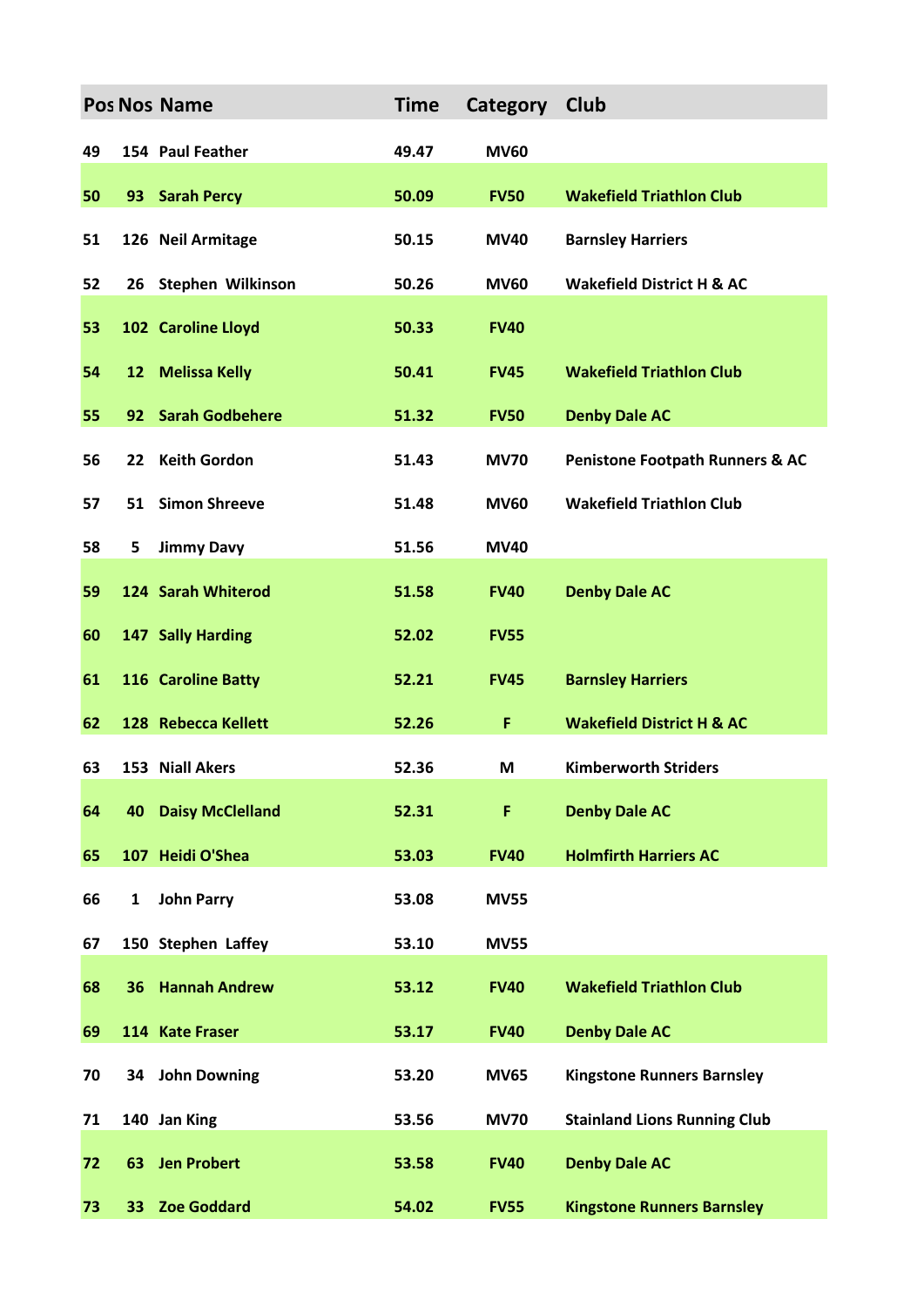|    |    | <b>Pos Nos Name</b>            | <b>Time</b> | Category Club |                                            |
|----|----|--------------------------------|-------------|---------------|--------------------------------------------|
| 74 | 20 | <b>Beth Jones</b>              | 54.07       | F             | <b>Wakefield Triathlon Club</b>            |
| 75 | 6  | <b>Alexa Schoolar</b>          | 54.15       | <b>FV40</b>   | <b>Stadium Runners</b>                     |
| 76 |    | 101 Kate Lee                   | 54.22       | <b>FV40</b>   |                                            |
| 77 |    | 32 John Exley                  | 54.33       | <b>MV55</b>   | <b>Kingstone Runners Barnsley</b>          |
| 78 |    | 152 Quentin Duckering          | 54.34       | <b>MV60</b>   |                                            |
| 79 |    | 131 Roger Dodson               | 54.36       | <b>MV55</b>   |                                            |
| 80 | 48 | <b>Zoe Smith</b>               | 55.06       | <b>FV45</b>   | <b>Wakefield Triathlon Club</b>            |
| 81 | 50 | <b>Lucy Burn</b>               | 55.07       | F             | <b>Wakefield Triathlon Club</b>            |
| 82 | 69 | <b>Ryan Senior</b>             | 55.14       | <b>MV45</b>   |                                            |
| 83 | 94 | <b>Elaine White</b>            | 55.23       | <b>FV50</b>   | <b>Wakefield Triathlon Club</b>            |
| 84 |    | 145 Sarah Halstead             | 55.30       | <b>FV50</b>   | <b>Penistone Footpath Runners &amp; AC</b> |
| 85 |    | 127 Matthew Kellett            | 55.31       | M             | <b>Wakefield Triathlon Club</b>            |
| 86 | 60 | <b>Ralph Barker</b>            | 55.45       | <b>MV65</b>   | <b>Denby Dale AC</b>                       |
| 87 |    | 115 Emma Moorhouse             | 55.49       | M             | <b>Barnsley Harriers</b>                   |
| 88 | 59 | <b>Ken Jones</b>               | 55.58       | <b>MV70</b>   | <b>Dark Peak Fell Runners</b>              |
| 89 |    | 52 Ruth Blackburn              | 56.02       | <b>FV35</b>   | <b>Barnsley Harriers</b>                   |
| 90 |    | 100 Sammy Ellis                | 56.05       | <b>FV35</b>   |                                            |
| 91 | 47 | <b>Trish Kaye</b>              | 56.11       | <b>FV55</b>   | <b>Dewsbury Road Runners</b>               |
| 92 | 13 | <b>Grant Clarke-Wood</b>       | 56.15       | <b>MV40</b>   | <b>Holmfirth Harriers AC</b>               |
| 93 |    | <b>46 Madeleine Stansfield</b> | 56.18       | <b>FV65</b>   | <b>Dewsbury Road Runners</b>               |
| 94 |    | 148 Jodie Bennett              | 56.29       | F             | <b>Wakefield Triathlon Club</b>            |
| 95 |    | 121 Sarah Poole                | 56.34       | <b>FV35</b>   | <b>Wakefield Triathlon Club</b>            |
| 96 | 98 | <b>Rachel Lawty</b>            | 56.40       | <b>FV55</b>   | <b>Wakefield Triathlon Club</b>            |
| 97 | 99 | <b>Roger Lawty</b>             | 56.40       | <b>MV55</b>   |                                            |
| 98 | 88 | <b>Debbie Bland</b>            | 56.48       | <b>FV65</b>   | <b>Airecentre Pacers</b>                   |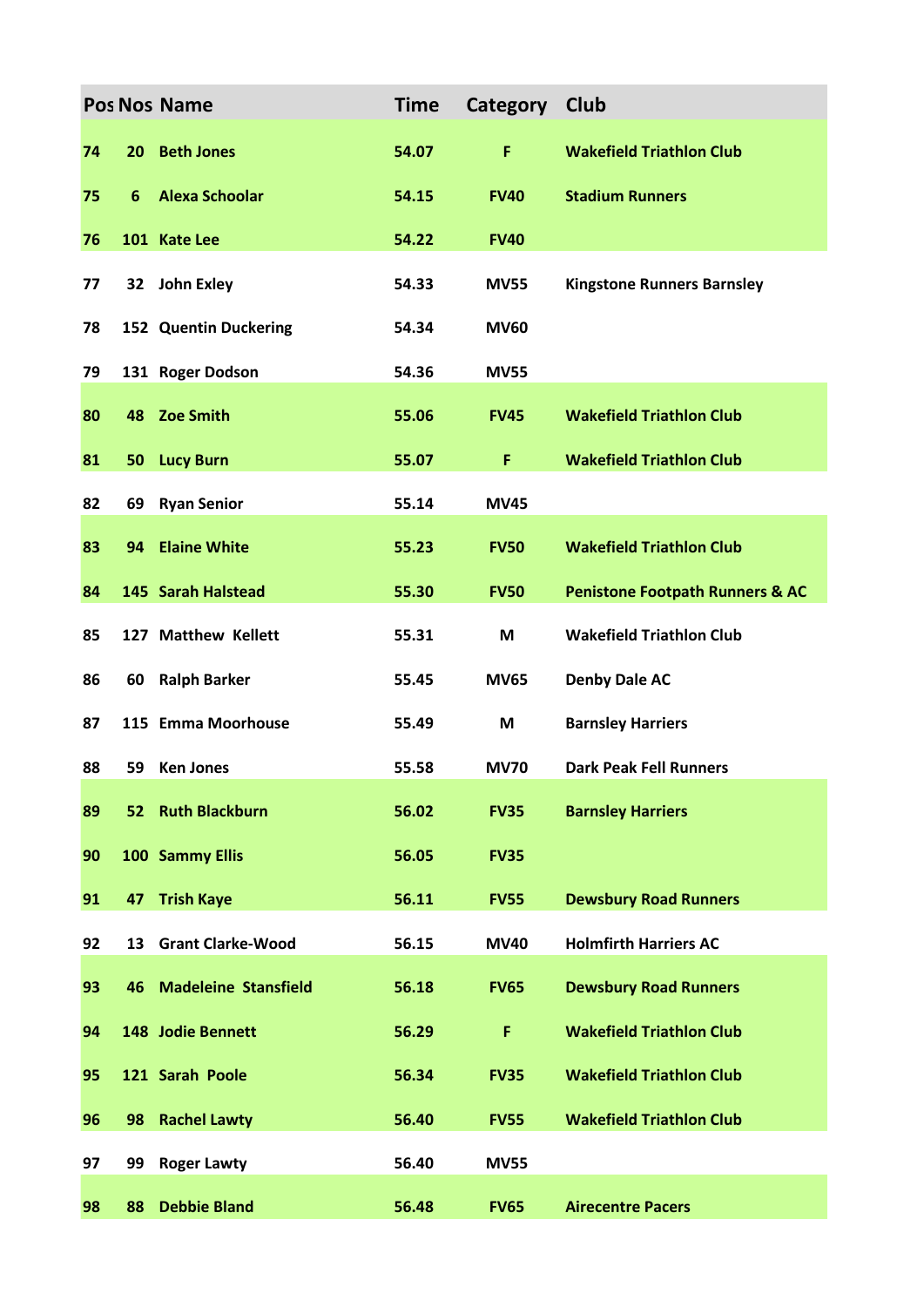|     |                | <b>Pos Nos Name</b>         | <b>Time</b> | Category Club |                                            |
|-----|----------------|-----------------------------|-------------|---------------|--------------------------------------------|
| 99  |                | 134 Elle Jones              | 56.53       | F             |                                            |
| 100 |                | 11 Stephen Burnley          | 57.00       | <b>MV50</b>   | <b>Barnsley Harriers</b>                   |
|     |                | 101 136 Louise Obrien       | 57.15       | <b>FV40</b>   | <b>Rothwell Harriers &amp; AC</b>          |
| 102 | 43             | <b>Elodie Minazzi</b>       | 57.32       | <b>FV35</b>   | <b>Dewsbury Road Runners</b>               |
| 103 | $\overline{7}$ | Stephen Schoolar            | 57.44       | <b>MV60</b>   | <b>Stadium Runners</b>                     |
| 104 | 87             | <b>Neil Stacey</b>          | 57.54       | <b>MV55</b>   |                                            |
| 105 |                | 109 Sam McGrath             | 57.56       | <b>FV50</b>   |                                            |
| 106 | 85             | <b>Rachel Lodge</b>         | 58.17       | <b>FV60</b>   | <b>Wakefield Triathlon Club</b>            |
| 107 | 62             | <b>Robert Kirk</b>          | 59.09       | <b>MV50</b>   |                                            |
| 108 |                | 72 Andrew Wadsworth         | 59.20       | <b>MV55</b>   |                                            |
| 109 | 71             | <b>Stephen Crawshaw</b>     | 59.23       | <b>MV45</b>   | <b>Wakefield Triathlon Club</b>            |
| 110 | $\overline{2}$ | <b>Annette Hayward</b>      | 59.35       | <b>FV40</b>   | <b>Wakefield District H &amp; AC</b>       |
| 111 | 37             | <b>Richard Senior</b>       | 60.25       | <b>MV40</b>   |                                            |
| 112 | 27             | <b>Richard Bradley</b>      | 60.30       | <b>MV50</b>   |                                            |
|     |                | 113 132 Susan Charlesworth  | 60.49       | <b>FV55</b>   | <b>Penistone Footpath Runners &amp; AC</b> |
| 114 |                | 91 Andy Uttley              | 60.56       | <b>MV50</b>   | <b>Wakefield Triathlon Club</b>            |
| 115 |                | 108 Tamsin Warsop           | 61.10       | F             | <b>Denby Dale AC</b>                       |
|     |                | 116 112 Jane Ramsden        | 61.19       | <b>FV60</b>   | <b>Dewsbury Road Runners</b>               |
| 117 | 3              | Lee Hayward                 | 61.25       | <b>MV45</b>   | <b>Wakefield District H &amp; AC</b>       |
| 118 |                | <b>64 Rachel Shearer</b>    | 61.29       | <b>FV35</b>   | <b>Wakefield Triathlon Club</b>            |
| 119 | 23             | <b>Barbara Haigh</b>        | 61.30       | <b>FV70</b>   | <b>Penistone Footpath Runners &amp; AC</b> |
| 120 |                | 45 Simon Greene             | 61.32       | <b>MV65</b>   |                                            |
|     |                | 121 113 Susan Hope          | 61.59       | <b>FV55</b>   | <b>Dewsbury Road Runners</b>               |
| 122 | 68             | <b>Brendan Kirby</b>        | 62.24       | <b>MV55</b>   |                                            |
| 123 | 67             | <b>Elizabeth Willoughby</b> | 62.41       | <b>FV65</b>   | <b>Denby Dale AC</b>                       |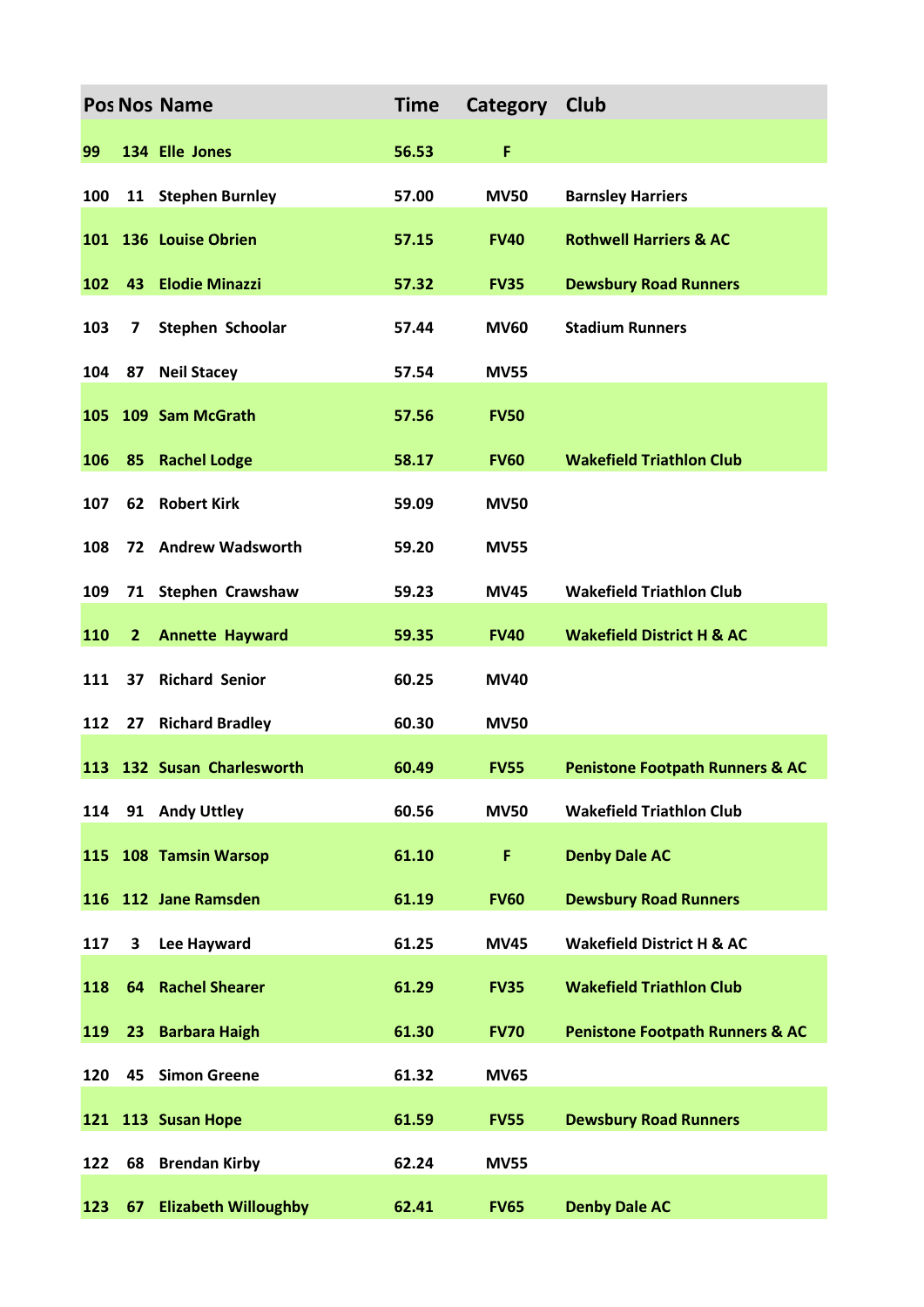|     |    | <b>Pos Nos Name</b>               | <b>Time</b> | Category    | Club                                       |
|-----|----|-----------------------------------|-------------|-------------|--------------------------------------------|
| 124 | 29 | <b>Johanne Holladay</b>           | 63.10       | <b>FV50</b> | <b>Dewsbury Road Runners</b>               |
| 125 | 28 | <b>Claire Austin</b>              | 63.10       | <b>FV55</b> | <b>Dewsbury Road Runners</b>               |
| 126 | 31 | <b>Martin Dryden</b>              | 63.11       | <b>MV40</b> | <b>Dewsbury Road Runners</b>               |
| 127 | 41 | <b>Jane Cockerton</b>             | 63.17       | <b>FV55</b> | <b>Penistone Footpath Runners &amp; AC</b> |
| 128 |    | 138 Daniel Morris                 | 63.29       | <b>MV50</b> | <b>Acre Street Runners</b>                 |
| 129 | 55 | <b>Raymond Brown</b>              | 63.36       | <b>MV70</b> | <b>Penistone Footpath Runners &amp; AC</b> |
| 130 | 30 | <b>John Moss</b>                  | 63.52       | <b>MV60</b> | <b>Barnsley Harriers</b>                   |
| 131 |    | 15 Jayne Manley                   | 64.28       | <b>FV45</b> | <b>Barnsley AC</b>                         |
| 132 | 56 | <b>Anne Vergette-Hollingworth</b> | 64.31       | F           | <b>Wakefield Triathlon Club</b>            |
| 133 | 57 | <b>Sarah Hennessy</b>             | 64.32       | <b>FV40</b> | <b>Wakefield Triathlon Club</b>            |
| 134 | 38 | <b>Jan Zemlik</b>                 | 64.50       | <b>FV50</b> |                                            |
| 135 |    | 110 Claire Dearie                 | 65.00       | <b>FV45</b> | <b>Dewsbury Road Runners</b>               |
|     |    | 136 111 Martin Dearie             | 65.00       | <b>MV45</b> | <b>Dewsbury Road Runners</b>               |
| 137 | 75 | <b>Alison Matthewman</b>          | 65.24       | <b>FV35</b> | <b>Denby Dale AC</b>                       |
| 138 | 76 | Ian Matthewman                    | 65.24       | <b>MV45</b> | <b>Denby Dale AC</b>                       |
| 139 | 10 | John Spencer                      | 65.58       | <b>MV65</b> | <b>Penistone Footpath Runners &amp; AC</b> |
| 140 | 65 | <b>Jane Partridge</b>             | 66.06       | <b>FV45</b> | <b>Penistone Footpath Runners &amp; AC</b> |
| 141 | 70 | <b>Rachel Crawshaw</b>            | 67.10       | <b>FV45</b> | <b>Wakefield Triathlon Club</b>            |
| 142 | 73 | <b>Denise Pozorski</b>            | 67.48       | <b>FV55</b> | <b>Penistone Footpath Runners &amp; AC</b> |
|     |    | 143 141 Suzanne Blake             | 70.19       | <b>FV50</b> |                                            |
|     |    | 144 142 Sarah Barry               | 70.19       | <b>FV45</b> | <b>Denby Dale AC</b>                       |
| 145 | 86 | <b>Linda Stacey</b>               | 71.05       | <b>FV55</b> | <b>Wakefield Triathlon Club</b>            |
| 146 | 77 | <b>Sarah Minchin</b>              | 71.21       | <b>FV55</b> | <b>Wakefield Triathlon Club</b>            |
| 147 | 24 | <b>Nigel Bradbury</b>             | 71.22       | <b>MV50</b> | <b>Barnsley Harriers</b>                   |
| 148 | 80 | <b>Graham Guest</b>               | 71.32       | <b>MV45</b> | <b>Denby Dale AC</b>                       |